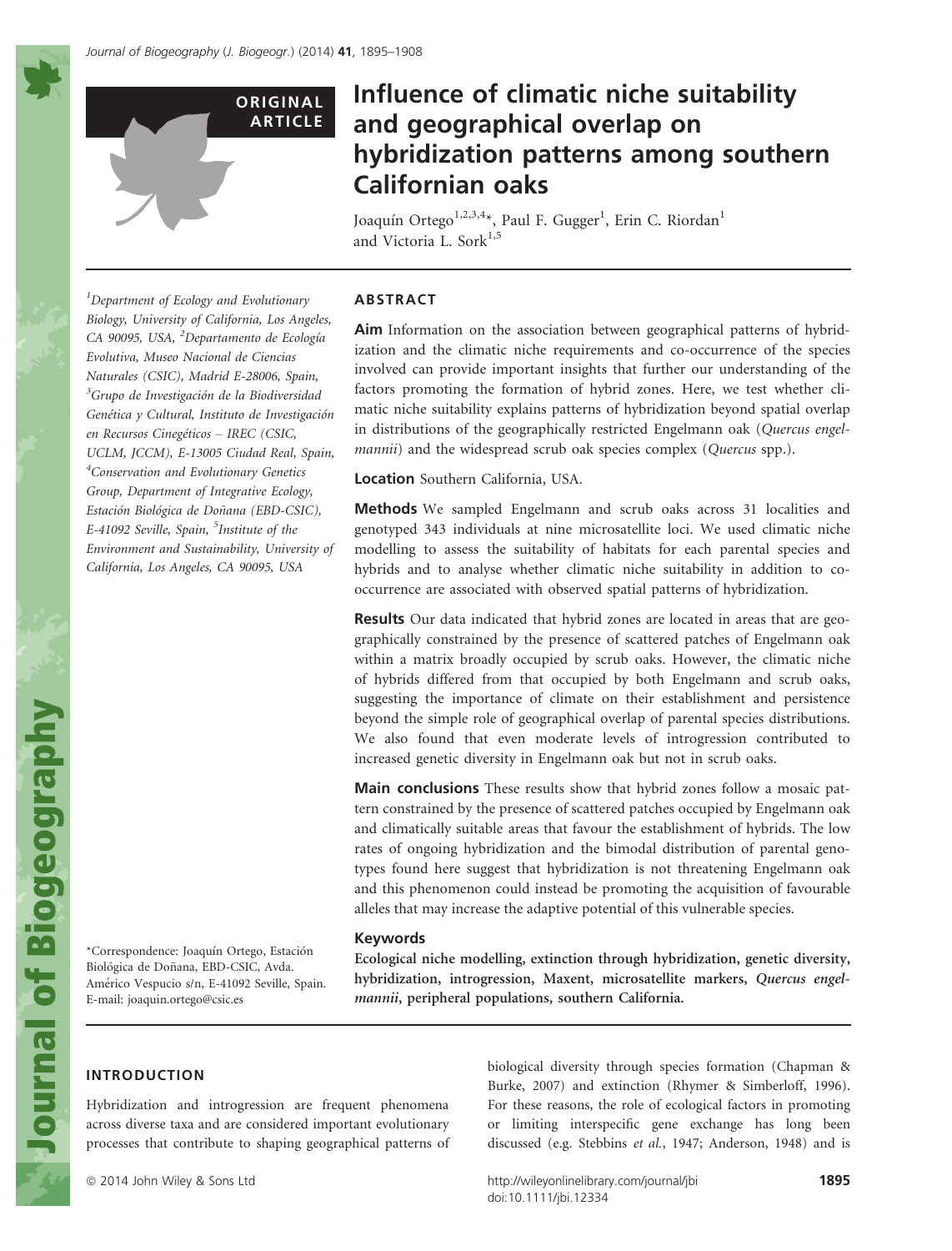now receiving attention from researchers with new approaches that integrate genetic data and information provided by niche modelling (Chatfield et al., 2010; Carling & Zuckerberg, 2011; Cullingham et al., 2012).

Hybrid zones usually form when species separated by weak reproductive barriers come into geographical contact (Barton & Hewitt, 1985). These zones generally occur in ephemeral habitats or narrow ecotonal regions where two or more diverging lineages meet and interbreed after secondary contact (Barton & Hewitt, 1985; Swenson & Howard, 2005; Cullingham et al., 2012). However, the width of hybrid zones is highly variable and some interbreeding taxa are co-distributed or share a large portion of their respective ranges (Barton & Hewitt, 1985). Geographical heterogeneity in hybridization rates has been often described in these widely co-distributed and interbreeding species, indicating that the location of hybridization hotspots cannot be predicted merely from overlapping distribution ranges and suggesting that factors other than simple geographical contact are probably involved (e.g. Lepais et al., 2009; Zeng et al., 2011). For example, hybridization rates or degree of admixture in hybrid individuals might also be a function of the suitability of the habitat for the hybrids or one or both of the parental species, irrespective of their co-occurrence (Anderson, 1948).

Oaks (Quercus, Fagaceae) are a classic example of a taxonomic group that often forms mixed stands of two or more species that maintain their morphological, ecological and genetic identities in the presence of relatively frequent hybridization (e.g. Stebbins et al., 1947; Van Valen, 1976; Howard et al., 1997; González-Rodríguez & Oyama, 2005; Curtu et al., 2007; Cavender-Bares & Pahlich, 2009; Ortego & Bonal, 2010). However, patterns of hybridization among oak species are heterogeneous, probably because of the different impacts of multiple factors, such as relative species abundance (Lepais et al., 2009), interpopulation differences in reproductive barriers (Zeng et al., 2011), and local ecological or environmental conditions determining the production and survival of hybrids (Anderson, 1948; Muller, 1952; Benson et al., 1967; Williams et al., 2001; Dodd & Afzal-Rafii, 2004; Alberto et al., 2010). For these reasons, oaks are an excellent study group with which to analyse the factors associated with hybridization patterns across a wide range of environmental gradients and contrasting patterns of species relative abundance (Dodd & Afzal-Rafii, 2004; Lepais et al., 2009; Zeng et al., 2011). Information on the association between ecological niche requirements and geographical patterns of hybridization could provide further insights into this environmental role. Specifically, it will further our understanding of whether hybridization occurs simply in areas of geographical overlap among species or whether it is further influenced by how environmentally suitable a particular site is for each parental species and the hybrids. Climatic niche models provide an estimate of habitat suitability across the range of a species and sites within regions of species overlap can be compared in terms of habitat suitability for each parental species and for hybrids (Chatfield et al., 2010). The climatic conditions at a particular site will be the same for co-occurring individuals but can vary in terms of suitability. Thus, a climatic niche modelling approach can be particularly advantageous when comparing species with overlapping distributions, offering a potential advantage to traditional approaches using raw climatic or environmental variables (e.g. Chatfield et al., 2010; Swenson, 2006; see also Barton & Hewitt, 1985 and references therein).

In this study, we analyse patterns of hybridization between Engelmann oak (Quercus engelmannii Greene) and the scrub oak complex (Quercus spp.) (Nixon, 2002; Pearse & Hipp, 2009) (Fig. 1). Engelmann oak is a tree species endemic to the southern Californian Floristic Province whose entire distribution range consists of southern California (USA) and northern Baja California (Mexico) (Scott, 1990; Roberts, 1995). Species within the scrub oak complex, Q. corneliusmulleri Nixon & Steele, Q. berberidifolia Liebmann, Q. durata Jepson and Q. dumosa Nuttall (Roberts, 1995; Nixon, 2002; eFloras, 2011), have never been definitively resolved phylogenetically and their taxonomic status has been debated (Tucker, 1952, 1953; Nixon & Steele, 1981; Nixon & Muller, 1994; eFloras, 2011). Scrub oaks have a much larger distribution range than the Engelmann oak, being present from northern California to Baja California and overlapping with the entire geographical range occupied by Engelmann oak (Roberts, 1995). Engelmann oak is included in the IUCN Red List of Threatened Species due to its small range size and extensive habitat destruction (category Vulnerable A1c; IUCN, 2010). The core of the species' distribution range is located in San Diego County (USA), where the species is generally distributed in scattered patches often consisting of a few individuals (Scott, 1991; Ortego et al., 2012). Hybridization with the widespread scrub oaks has implications for the persistence of the species. Extensive hybridization and pollen swamping could dilute Engelmann oak's genome and further decimate the population (Rhymer & Simberloff, 1996; Allendorf et al., 2001; Lepais et al., 2009) or, alternatively, some hybridization could facilitate the exchange of adaptive alleles across species boundaries and thus bolster the population (Barrett & Schluter, 2008; Becker et al., 2013).

We combine information from nuclear microsatellite markers and climatic niche models (CNM) to study the factors associated with hybridization between Engelmann oak and the scrub oak complex. We first quantify the extent of hybridization across the distribution range of Engelmann oak and use CNMs to create climatic suitability maps for Engelmann oak, scrub oaks and hybrids. We then (1) analyse whether the presence of hybrid individuals in a given locality is explained by the climatic suitability of that site for both parental species or simply by their co-occurrence, and (2) test the null hypothesis that hybrids and either parental species have equivalent climatic niches. If the geographical presence of hybrids is associated with co-occurrence of Engelmann and scrub oaks, but they are located in areas that differ from those occupied by both parental species, our findings would then suggest that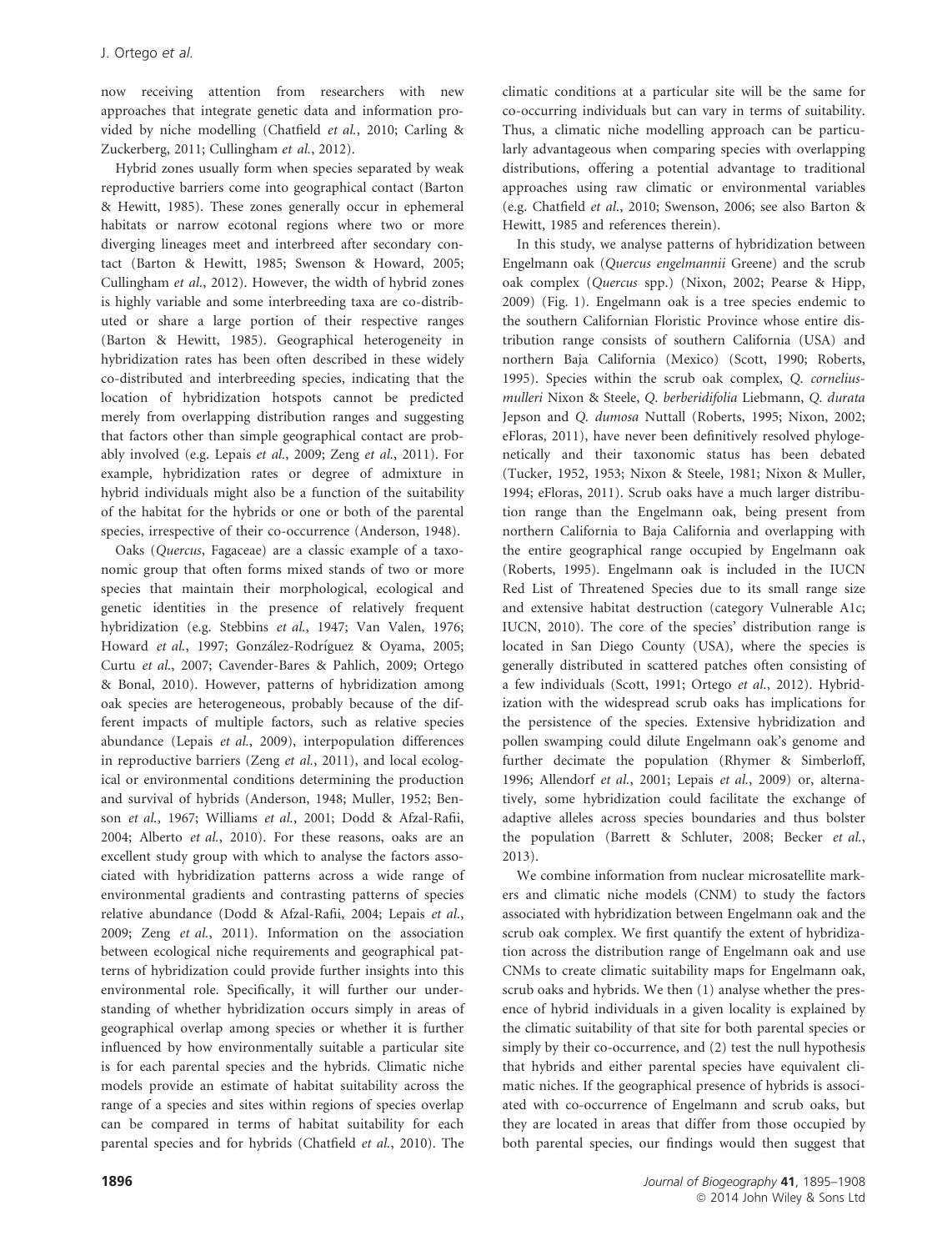

Figure 1 General appearance of the Californian white oak study species, Engelmann oak (Quercus engelmannii) and the scrub oak complex (Quercus spp.), with a more detailed picture of their respective leaves. (a) Engelmann oak, which is tree-like (up to 10 m), with (b) longer leaves and leaf margins generally entire or undulate. (c) Scrub oaks, which form multi-stemmed short (< 4 m) shrubs, with (d) smaller leaves and leaf margins typically toothed and spinose.

sympatry creates the opportunity for hybridization but climate shapes the extent to which hybrids persist in a given locality.

# MATERIALS AND METHODS

#### Study species and sampling

The distribution range of Engelmann oak overlaps primarily with those of Q. berberidifolia and Q. cornelius-mulleri, but also to a small extent with that of Q. durata var. gabrielensis (Roberts, 1995). For the purpose of this study we treat all putative species belonging to the scrub oak complex as a single parental species (see also Introduction). We consider this a reasonable criterion given that STRUCTURE (Pritchard et al., 2000; Falush et al., 2003) analyses described in the results section indicate the presence of only two genetic clusters, one for Engelmann oak and one for scrub oaks. Further, phylogenetic analyses have shown that scrub oaks and Engelmann oak are paraphyletic and placed in very divergent clades within the white oak section (Quercus) (Pearse & Hipp, 2009). Phylogenetic analyses indicate that Engelmann oak is more related to the allopatric gray oak (Q. grisea), Sonoran blue oak (Q. oblongifolia) and Sonoran scrub oak (Q. turbinella) found in south-western USA and northern Mexico (Pearse & Hipp, 2009; eFloras, 2011). Scrub oaks are more related to blue oak (Q. douglasii) and valley oak (Q. lobata), both allopatric to Engelmann oak but co-distributed with scrub oaks in central and northern California (Roberts, 1995; eFloras, 2011).

We sampled Engelmann and scrub oaks across 31 localities covering the majority of the distribution range of Engelmann oak (Ortego et al., 2012) (Fig. 2). During 2008–2011, we collected leaf tissue from 343 individuals from these localities (Table 1). The identification of Engelmann oak and scrub oaks during field sampling was based on their distinctive morphological appearance: Engelmann oak has a tree-like growth form with entire leaves whilst scrub oaks are multistemmed shrubs with toothed leaves (Fig. 1). Hybrids show intermediate leaf traits and tend to be more shrubby than tree-like, but can only be tentatively identified in the field on the basis of their morphological appearance (eFloras, 2011; V.L. Sork et al., unpublished data) (Table 1). Spatial coordinates were registered using a Global Positioning System (GPS) and leaf samples were stored frozen (–20 °C) until needed for genetic analyses.

# Microsatellite genotyping, admixture analyses and hybrid identification

We used nine polymorphic microsatellite markers previously developed for other Quercus species to genotype Engelmann and scrub oaks (see Appendix S1 in Supporting Information). DNA extraction and microsatellite amplification and genotyping were performed as described in Ortego et al. (2012).

We identified hybrid individuals using STRUCTURE 2.3.3 (Pritchard et al., 2000; Falush et al., 2003). In STRUCTURE,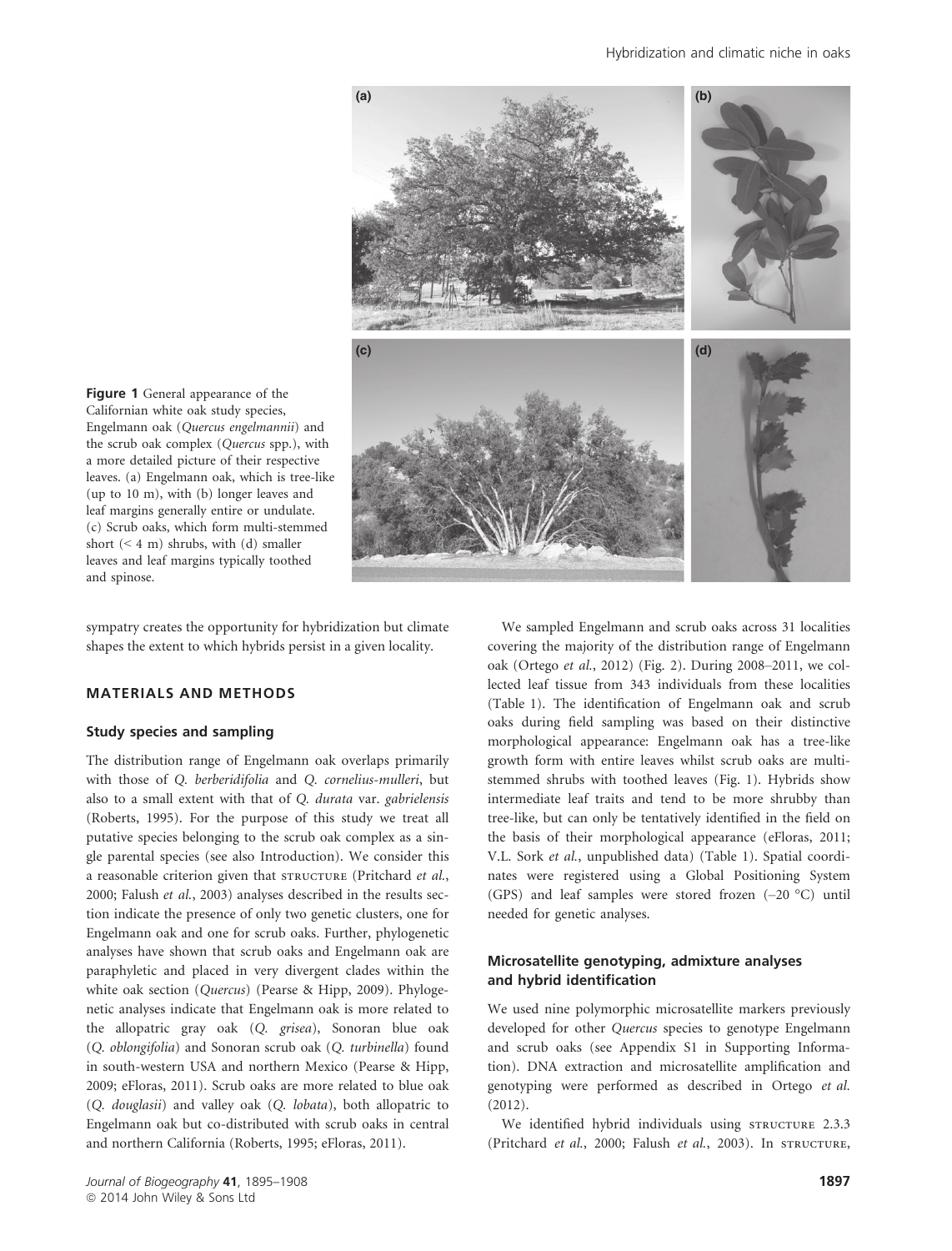

Figure 2 Map representing the location of white oak sampling sites in southern California. The proportion of Engelmann oaks, scrub oaks, and hybrids in each locality are represented using pie charts, with each colour indicating a different genotypic cluster (Engelmann oak: black; scrub oaks: white; hybrids: grey). Individuals were classified into these three groups according to two criteria: a threshold value of posterior probability (q) equal to 0.90 (panel a) and the 95% posterior probability interval around each individual's admixture proportion (panel b) (see text for further details). Circle area is proportional to the number of individuals sampled at each location. Population codes are described in Table 1.

the posterior probability (q) describes the proportion of an individual genotype originating from each cluster. We ran structure assuming correlated allele frequencies and admixture and conducted 10 independent runs for each value of  $K = 1$ –10 to estimate the 'true' number of clusters with  $10^6$  Markov chain Monte Carlo (MCMC) cycles, following a burn-in period of 100,000 iterations (Pritchard et al., 2000; Falush et al., 2003). We expected an optimal value of  $K = 2$ , with one genetic cluster corresponding to Engelmann oak and another to scrub oak, but we ran STRUCTURE considering  $K = 1-10$  to allow log probabilities  $[Pr(X|K)]$  to stabilize and to make sure that we were accurately inferring the optimal number of genetic clusters (Evanno et al., 2005). The number of populations best fitting the data set was defined both using log probabilities  $[Pr(X|K)]$  (Pritchard et al., 2000) and the  $\Delta K$  method (Evanno et al., 2005), as implemented in STRUCTURE HARVESTER 0.9.93 (Earl & vonHoldt, 2012).

Microsatellite genotypes were tested for departure from Hardy–Weinberg equilibrium (HWE) within each sampling population/species at each locus using an exact test (Guo & Thompson, 1992) based on 900,000 Markov chain iterations as implemented in the program Arlequin 3.1 (Excoffier et al., 2005). We also used ARLEQUIN 3.1 to test for linkage equilibrium between each pair of loci and population/species using a likelihood-ratio statistic, whose distribution was obtained by a permutation procedure (Excoffier et al., 2005). Sequential Bonferroni corrections were applied to account for multiple comparisons (Rice, 1989). We assessed the diagnostic power of each marker by calculating allele frequency differentials  $(\delta;$  Shriver et al., 1997) based on individuals showing pure genotypes according to STRUCTURE analyses. For this specific analysis, we considered as pure individuals those with a low degree of admixed ancestry using a threshold value of q equal to 0.90. Measures of allelic richness  $(A_R)$ were standardized for sample size using the program hp-rare 1.1 (Kalinowski, 2005).

We identified hybrid individuals and assessed support for possible instances of mixed ancestry in two ways. First, we used a threshold value of  $q = 0.90$  to classify each individual as pure-bred or hybrid. A value of  $q \ge 0.90$  was classified as a pure-bred genotype, and a value of  $q < 0.90$  was classified as an introgressed genotype (e.g. Vähä & Primmer, 2006; Lepais et al., 2009; Ortego & Bonal, 2010; Cullingham et al., 2012). Hereafter, we refer to this criterion as the 'q threshold criterion'. Second, we used the ANCESTDIST option in sTRUCTURE to compute the 95% posterior probability interval (the Bayesian analogue of a confidence interval) around each individual's admixture proportion (Pritchard et al., 2000; Falush et al., 2003). According to this criterion, individuals for which the probability interval of the genome proportion derived from the cluster of origin did not include q equal to one are likely to have experienced introgression (e.g. Kronforst et al., 2006; Blair & Hufbauer, 2010; Wheeldon et al., 2010). Hereafter, we refer to this criterion as the '95% interval criterion'. It should be noted that when the number of employed markers is relatively low (e.g. the typical panel of 7–10 microsatellite markers typed here and in most previous studies on hybridization; e.g. Lepais et al., 2009; Peñaloza-Ramírez et al., 2010; Cullingham et al., 2012), the 95% interval criterion is likely to be more restrictive than the q threshold criterion to identify hybrid individuals but at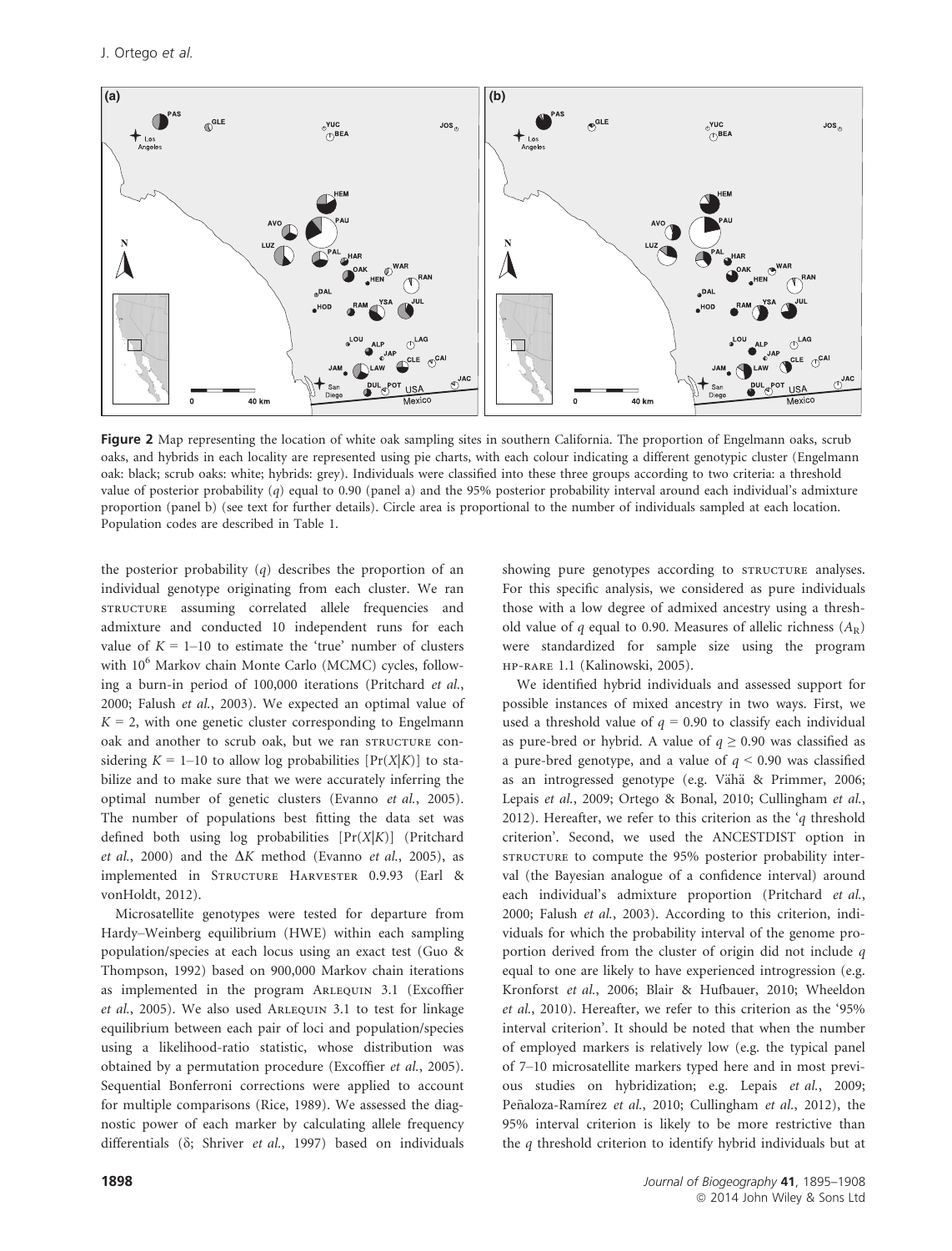**Table 1** Geographical location of white oak sampling sites in southern California. Number of Engelmann oaks ( $N_{\text{FNC}}$ ), scrub oaks  $(N_{\text{SCR}})$ , and hybrids  $(N_{\text{HYB}})$  classified according to structure analyses are indicated for each locality. Individuals were classified in these three groups according to two criteria: (A) a threshold value of posterior probability (q) equal to 0.90 and (B) the 95% posterior probability interval around each individual's admixture proportion (see text for further details). We also indicate the a priori assignment of individuals during field sampling. These data should be exclusively considered as a reference and interpreted with caution given that hybrid individuals were only tentatively identified during field sampling based on a quick assessment of their morphological appearance.

|                              | Code       | Latitude  | Longitude     | Field classified |                  |                  | А              |                  |                | B              |                  |                |
|------------------------------|------------|-----------|---------------|------------------|------------------|------------------|----------------|------------------|----------------|----------------|------------------|----------------|
| Locality                     |            |           |               | $N_{ENG}$        | $N_{\text{SCR}}$ | $N_{\rm HYB}$    | $N_{ENG}$      | $N_{\text{SCR}}$ | $N_{\rm HYB}$  | $N_{ENG}$      | $N_{\text{SCR}}$ | $N_{\rm HYB}$  |
| Glendora                     | <b>GLE</b> | 34.177483 | $-118,095033$ | 3                | $\overline{4}$   | $\mathbf{0}$     | $\mathbf{0}$   | 3                | $\overline{4}$ | $\mathbf{1}$   | 5                | $\mathbf{1}$   |
| Pasadena                     | PAS        | 34.134079 | $-118.098914$ | 17               | $\theta$         | $\mathbf{0}$     | 9              | $\theta$         | 8              | 15             | 1                | 1              |
| Yucaipa                      | <b>YUC</b> | 34.038817 | $-117.021700$ | $\Omega$         | $\overline{4}$   | $\boldsymbol{0}$ | $\mathbf{0}$   | $\overline{4}$   | $\theta$       | $\mathbf{0}$   | $\overline{4}$   | $\mathbf{0}$   |
| Joshua Tree National Park    | <b>JOS</b> | 34.017380 | $-116.167374$ | $\Omega$         | 5                | $\theta$         | $\Omega$       | 5                | $\Omega$       | $\Omega$       | 5                | $\mathbf{0}$   |
| Beaumont                     | <b>BEA</b> | 33.909783 | $-116.983217$ | $\Omega$         | 7                | $\mathbf{0}$     | $\Omega$       | 7                | $\Omega$       | $\mathbf{0}$   | 7                | $\mathbf{0}$   |
| Hemet                        | <b>HEM</b> | 33.628262 | $-117.012864$ | 15               | 5                | $\overline{4}$   | 14             | $\overline{4}$   | 6              | 18             | $\overline{4}$   | $\overline{c}$ |
| Avocado Mesa                 | <b>AVO</b> | 33.513735 | $-117,308909$ | 5                | 5                | 9                | 6              | 6                | 7              | 10             | 8                | 1              |
| Pauba Ranch                  | PAU        | 33.508552 | $-117.088208$ | 3                | 11               | 23               | 8              | 25               | $\overline{4}$ | 8              | 29               | $\overline{0}$ |
| De Luz                       | LUZ        | 33.423553 | $-117.321380$ | 12               | 6                | 3                | 3              | 8                | 10             | 6              | 12               | 3              |
| Palomar Mountains            | PAL        | 33.390607 | $-117.039250$ | 12               | 3                | 3                | 7              | 5                | 6              | 7              | 6                | 5              |
| Harolds                      | <b>HAR</b> | 33.302025 | $-116.892959$ | 3                | $\Omega$         | 3                | 3              | $\mathbf{1}$     | $\overline{2}$ | 5              | 1                | $\mathbf{0}$   |
| Oak Knoll Ranch              | OAK        | 33.298210 | $-116.922127$ | 11               | $\mathbf{0}$     | $\mathbf{0}$     | 7              | $\Omega$         | $\overline{4}$ | 9              | $\mathbf{0}$     | $\overline{2}$ |
| Lake Henshaw                 | <b>HEN</b> | 33.276442 | $-116.855038$ | 5                | $\Omega$         | $\boldsymbol{0}$ | $\overline{4}$ | $\Omega$         | 1              | $\overline{4}$ | $\mathbf{0}$     | $\mathbf{1}$   |
| Warner Springs               | <b>WAR</b> | 33.275230 | $-116.624060$ | 2                | 6                | $\overline{2}$   | $\Omega$       | 6                | $\overline{4}$ | $\overline{c}$ | 7                | $\mathbf{1}$   |
| Ranchita                     | <b>RAN</b> | 33.211081 | $-116.485548$ | $\Omega$         | 18               | $\mathbf{1}$     | $\mathbf{0}$   | 18               | $\mathbf{1}$   | $\mathbf{0}$   | 18               | $\mathbf{1}$   |
| Daley Ranch                  | DAL        | 33.165990 | $-117.047007$ | 3                | $\Omega$         | $\mathbf{0}$     | $\mathbf{0}$   | $\Omega$         | 3              | $\overline{c}$ | $\mathbf{0}$     | 1              |
| Santa Ysabel                 | <b>YSA</b> | 33.102790 | $-116,669374$ | 6                | 6                | 4                | 7              | 6                | 3              | 9              | 6                | 1              |
| Julian                       | <b>JUL</b> | 33.074770 | $-116.549129$ | 10               | 6                | $\overline{2}$   | 6              | 1                | 11             | 13             | $\overline{4}$   | $\mathbf{1}$   |
| Lake Hodges                  | HOD        | 33.074700 | $-117.118072$ | 3                | $\Omega$         | $\mathbf{0}$     | 3              | $\Omega$         | $\Omega$       | 3              | $\Omega$         | $\mathbf{0}$   |
| Ramona                       | <b>RAM</b> | 33.029917 | $-116.823050$ | 8                | $\theta$         | $\mathbf{0}$     | 5              | $\Omega$         | 3              | 8              | $\mathbf{0}$     | $\mathbf{0}$   |
| Louis A. Stelzer County Park | LOU        | 32.881655 | $-116.901225$ | $\mathbf{1}$     | 3                | $\mathbf{1}$     | $\mathbf{1}$   | $\mathbf{1}$     | 3              | 3              | $\overline{2}$   | $\mathbf{0}$   |
| Laguna Mountain              | LAG        | 32.849683 | $-116.485150$ | $\mathbf{0}$     | 6                | $\boldsymbol{0}$ | $\mathbf{0}$   | 6                | $\theta$       | $\mathbf{0}$   | 6                | $\mathbf{0}$   |
| Japatul                      | JAP        | 32.823380 | $-116.627470$ | 1                | 3                | $\mathbf{0}$     | 1              | $\overline{2}$   | 1              | 1              | $\overline{2}$   | 1              |
| Alpine                       | ALP        | 32.814090 | $-116.772395$ | 8                | $\Omega$         | $\mathbf{0}$     | 6              | $\Omega$         | $\overline{2}$ | 8              | $\mathbf{0}$     | $\mathbf{0}$   |
| Cleveland National Forest    | <b>CLE</b> | 32.776504 | $-116.494784$ | 5                | 5                | 1                | 3              | 3                | 5              | 5              | 5                | 1              |
| Mc Cain Valley Road          | CAI        | 32.770260 | $-116.258620$ | $\Omega$         | 9                | $\mathbf{0}$     | $\mathbf{0}$   | 8                | 1              | $\Omega$       | 9                | $\overline{0}$ |
| Lawson Valley Road           | LAW        | 32.744610 | $-116.805661$ | 8                | 6                | 5                | 5              | 6                | 8              | 9              | 7                | 3              |
| Jamul                        | <b>JAM</b> | 32.730587 | $-116.875713$ | 3                | $\theta$         | $\mathbf{0}$     | 3              | $\Omega$         | $\theta$       | 3              | $\theta$         | $\mathbf{0}$   |
| Dulzura                      | <b>DUL</b> | 32.631651 | $-116.761523$ | 8                | $\mathbf{0}$     | $\mathbf{0}$     | 5              | $\Omega$         | 3              | 7              | $\mathbf{0}$     | 1              |
| Jacumba                      | <b>JAC</b> | 32.622233 | $-116.218267$ | $\Omega$         | 6                | $\mathbf{0}$     | $\theta$       | 5                | $\mathbf{1}$   | $\mathbf{0}$   | 6                | $\mathbf{0}$   |
| Potrero                      | POT        | 32.597267 | $-116.554867$ | $\Omega$         | 5                | 1                | $\theta$       | 5                | 1              | $\Omega$       | 5                | 1              |

the expense of classifying many individuals with a high degree of admixed ancestry as pure-bred (e.g. Blair & Hufbauer, 2010; Wheeldon et al., 2010). For this reason, we present all subsequent analyses using classifications of individuals based on both criteria.

In subsequent analyses, we used two indices to describe the genetic characteristics of sampled individuals. The first index is the assignment scores  $(q)$  provided by STRUCTURE. This index ranges from 0 (a 'pure' Engelmann oak genotype) to 1 (a 'pure' scrub oak genotype) (see Results). Hybrid individuals in which Engelmann and scrub oak genotypes are equally represented would have a score of 0.5 (see Chatfield et al., 2010). Second, we developed a 'hybridity index'  $(H_{\text{GEN}})$ , calculated using the equation:  $H_{\text{GEN}} = 2 \times (0.5 - 1)$  $(q - 0.5)$ ). Values close to 1 indicate hybrid individuals in which Engelmann and scrub oak genotypes are equally represented. Values close to 0 indicate pure-bred individuals of either Engelmann or scrub oak. Thus, the main property of this index is that it scores pure-bred individuals with the same value  $(H_{\text{GEN}} = 0)$  irrespective of whether they belong to one or the other parental species.

### Climate niche modelling

We used niche modelling to predict the geographical distribution of climatically suitable habitat for Engelmann and scrub oaks and analyse whether current climatic conditions and niche overlap are associated with observed patterns of hybridization. We modelled the current climate-based distribution of Engelmann and scrub oaks using a maximum entropy algorithm, MAXENT 3.3.3 (Phillips et al., 2006; Phillips & Dudik, 2008). MAXENT calculates probability distributions based on incomplete information and does not require absence data, making it appropriate for modelling species distributions based on presence-only records (Elith et al., 2006; Phillips et al., 2006). Additionally, MAXENT has high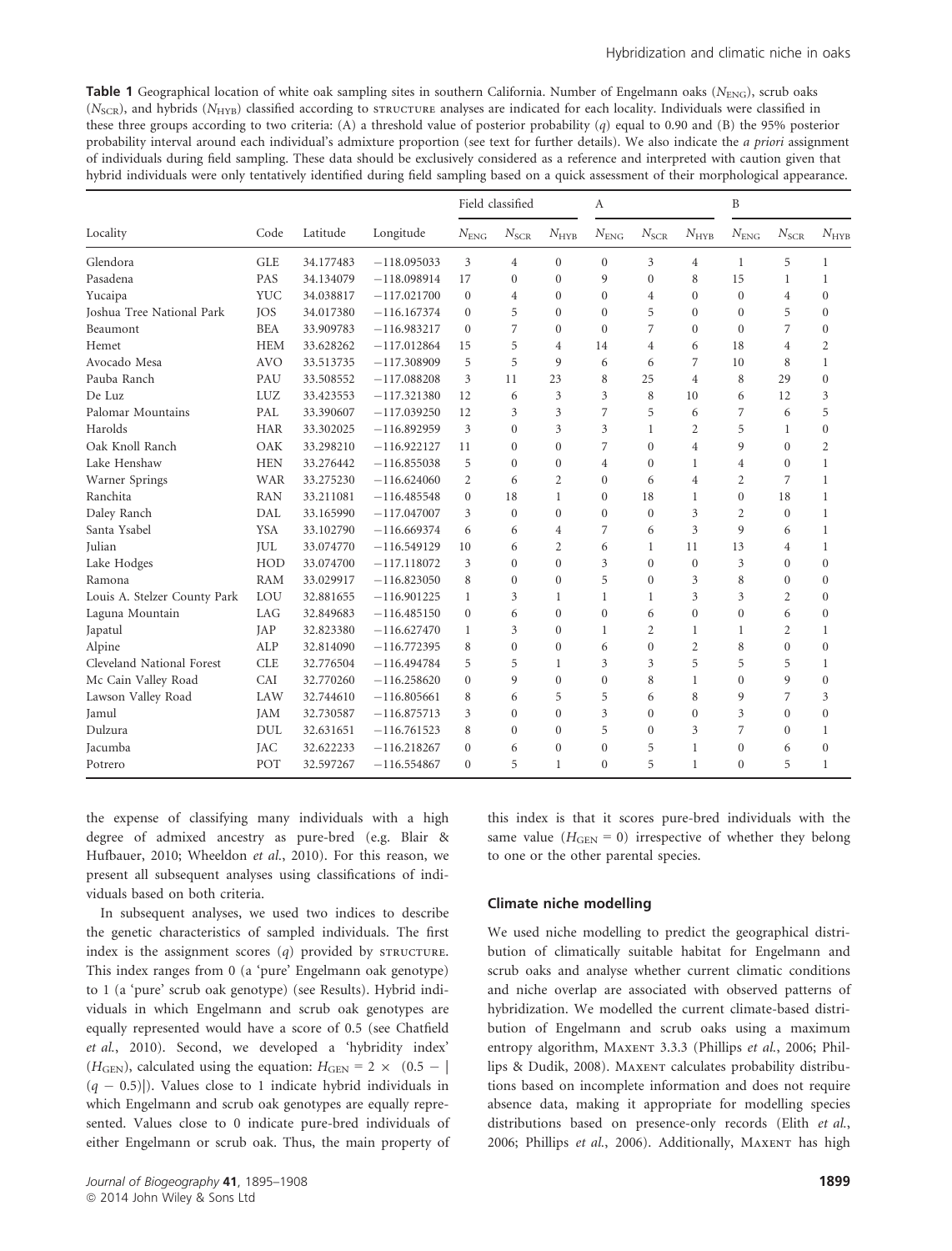performance with spatially biased datasets (Loiselle et al., 2008).

Models were trained using species occurrence data obtained from herbarium records and from genetically identified Engelmann and scrub oaks field sampling locations using structure software and the  $q$  threshold criterion, i.e. the most accurate and restrictive criterion to identify genetically pure individuals (see above for details). Herbarium record localities were compiled from specimens collected from 1950 to 2011 using the Consortium of California Herbaria database (http://ucjeps.berkeley.edu/consortium/). For the scrub oak complex, we compiled records from the following three species: Q. berberidifolia, Q. cornelius-mulleri, Q. durata var. gabrielensis. Because Q. berberidifolia has a broad distribution in California, herbarium records for this species were restricted to latitudes overlapping with Q. engelmannii and the other scrub oak species (32.56–34.38° N). All records were carefully checked to exclude species misidentifications, errors in georeferencing and duplicate records. For models, all duplicate locations falling within the same grid cell were also removed, resulting in 175 localities for Engelmann oak and 381 localities for the scrub oak complex. Models trained using only herbarium data (i.e. excluding genetically identified individuals from sampling sites) provided analogous distribution models and results in subsequent analyses (data not shown).

To construct the models, we used 19 climate variables from the WorldClim 1.4 dataset (http://www.worldclim.org/) interpolated to 30-arcsec (c. 1-km) resolution (Hijmans et al., 2005). We chose WorldClim because it is the highest resolution dataset available that spans the USA–Mexico political boundary and covers the Mexican portion of the ranges of both Engelmann and scrub oaks. This resolution is also the most detailed available at the spatial scale at which climatically based selection is likely to determine the establishment of oak seedlings (e.g. Borchert et al., 1989). Final model variables were selected to minimize correlations among variables and maximize variable contribution to model predictions. If two variables were highly correlated (Pearson's correlation coefficient,  $r > 0.85$ ), we retained only the variable with the maximum contribution to the model. Variables with a high contribution to model performance, measured by the training gain, and those whose absence led to a strong drop in training gain were retained. Thus, variable importance was determined from the percentage contribution of each variable to the model and the loss of predictive power when each variable was excluded. Model evaluation statistics were produced from 10 cross-validation replicate model runs. Overall model performance was evaluated using the area under the receiver operating characteristic curve (AUC), which ranges from 0.5 (random prediction) to 1 (maximum prediction). Climate suitability maps were created using the logistic output of MAXENT, which that consists of a gridded map with each cell having an index of suitability between 0 and 1. Low values indicate that conditions are unsuitable for the species to occur, whereas high values indicate that conditions are suitable. Model predictions were visualized in ArcMap 9.3 (ESRI, Redlands, CA, USA). We have only modelled the climatic niche of the studied species, which does not preclude the impact of other abiotic (e.g. exposure, soil type, etc.) or biotic factors (e.g. interspecific competition, parasitism, etc.) on the spatial distribution of the studied species (e.g. Pearson & Dawson, 2003; Kozak et al., 2008; Wiens et al., 2009).

# Analyses of hybrid zones

We used an information-theoretic model selection approach to analyse  $H_{\text{GEN}}$  in relation to presence of Engelmann oak in a given locality (included as fixed factor) and climatic niche suitability indices for Engelmann and scrub oaks (included as covariates). This analysis allowed us to test the role of climatic suitability of each parental species on hybrid occurrence beyond any simple association with species cooccurrence. In particular, if the establishment of hybrids is mostly constrained by climatic suitability for the most restricted Engelmann oak, we would expect that the degree of admixed ancestry of individuals is higher in stands where Engelmann oak is present and increases with climatic suitability for this species. These analyses were performed at the individual level using generalized linear mixed models (GLMM) with a normal error structure and identity link function as implemented in the R  $3.0.0$  package  $LME4$ (R Core Team, 2012). Locality was included as random effect to control for the expected non-independence of data due to genetic and environmental spatial autocorrelation (Krackow & Tkadlec, 2001). We ranked the resulting models following a model-selection approach on the basis of Akaike's information criterion corrected for small sample size  $(AIC_c;$  Burnham & Anderson, 1998).  $AIC_c$  values for each model were rescaled ( $\Delta AIC_c$ ) calculating the difference between the  $AIC_c$ value of each model and the minimum  $AIC_c$  obtained among all competing models (i.e. the best model has  $\Delta AIC_c = 0$ ). Models with  $\Delta AIC_c \leq 2$  were considered equivalent (Burnham & Anderson, 1998). Model selection was performed using the R package AICCMODAVG (R Core Team, 2012).

Finally, we tested the null hypothesis that hybrids and parental species are distributed in an identical climatic space. For this purpose we built a climatic niche model for genetically identified hybrids with MAXENT and considering the same bioclimatic layers and parameters used for parental species as described in the previous section. We quantified niche overlap between parental species and hybrids using Schoener's D (Schoener, 1968) and Warren's I (Warren et al., 2008) metrics. Both measures range from 0 (no niche overlap) to 1 (identical niches). Then, we performed nicheidentity analyses with 200 pseudo-replicates to test whether niche models generated for both parental species and hybrids are more different than expected if they were drawn from the same underlying distribution. These analyses were performed using program ENMTooLs 1.4.3 (Warren et al., 2010). We built niche models and conducted identity tests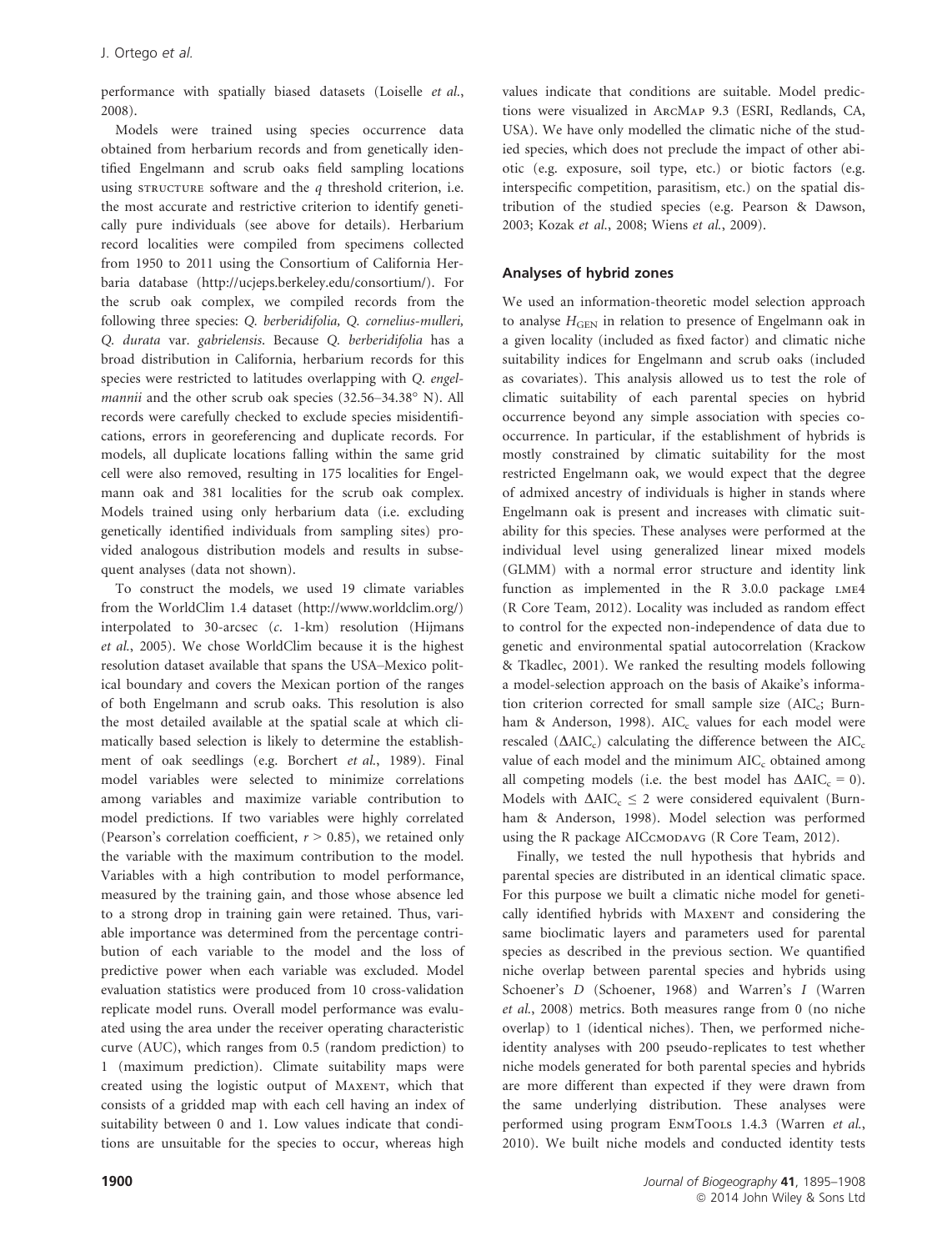

**Figure 3** (a) Results of genetic assignments of Engelmann oaks, scrub oaks and hybrids from southern California ( $n = 343$  individuals in total) based on the Bayesian method implemented in the program structure considering two genetic clusters. Each individual is represented by a thin vertical line, which is partitioned into coloured segments that represent the individual's probability of belonging to the cluster with that colour (Engelmann oak: dark grey; scrub oaks: light grey). Individuals are grouped according to sampling localities (codes are described in Table 1). (b) Results of Bayesian clustering analyses in structure. Plots show the mean  $(\pm$  SD) log probability of the data (ln Pr(X|K)) over 10 runs (left axis, black dots and error bars) for each value of K. The magnitude of  $\Delta K$  as a function of K indicates the most likely number of genetic clusters  $(K = 2)$  in the structure analyses (right axis, open dots).

considering hybrids classified according to the q threshold criterion and the 95% interval criterion.

## RESULTS

#### Admixture analyses and hybrid identification

Log probabilities  $[Pr(X|K)]$  of structure analyses sharply increased from  $K = 1$  to  $K = 2$ , but only slightly from  $K = 2$  until reaching a plateau at  $K = 6$  (Fig. 3b). Accordingly, the  $\Delta K$  method (Evanno et al., 2005) indicated that the best-supported number of clusters was  $K = 2$  (Fig. 3b). The two groups correspond to Engelmann oak and the scrub oak species complex (Figs 2 & 3; Table 1). Considering a threshold value of  $q = 0.90$  to classify each individual as pure or hybrid, we identified 106 Engelmann oaks, 135 scrub oaks, and 102 individuals with some degree of genetic admixture of which only 21 showed approximately 50% of admixture  $(0.4 \leq q \leq 0.6)$  for each of the two parental species (Table 1, Figs 3 & 4). Twenty-eight out of these 102 individuals with some degree of admixed ancestry had 95% posterior probability intervals around the individual's admixture proportions that did not include  $q$  equal to one (Table 1) and 19 (68%) of them showed approximately 50% of admixture  $(0.4 \leq q \leq 0.6)$  for each of the two parental species. We found that some specimens tentatively identified in the field as either Engelmann or scrub oaks had a high degree of admixed ancestry and q scores closer to the other parental species. This resulted in the assignment of some individuals, morphologically identified as Engelmann oaks (two individuals from Glendora, one individual from Pasadena and six individuals from De Luz) to pure scrub oaks, and the assignment of some individuals, morphologically identified as scrub oaks (two individuals from Julian), to pure Engelmann oaks, using the 95% interval criterion (Table 1) (see also Cavender-Bares & Pahlich, 2009 for a similar genetic and morphological discordance in two hybridizing oaks).



**Figure 4** Frequency distribution of  $q$  values according to genetic assignments by  $sr\nu$ cru $\kappa$  analyses of Engelmann oaks, scrub oaks and hybrids from southern California ( $n = 343$ ) individuals in total). Dashed vertical lines indicate threshold values of posterior probabilities  $(q)$  used to classify individuals as pure or hybrids.

Polymorphism characteristics of microsatellite loci used to type Engelmann and scrub oaks based on genetically identified individuals using assignment scores from  $structure$  ( $q < 0.1$ ) for Engelmann oak and  $q > 0.90$  for scrub oaks) are indicated in Appendix S1. They contained 7–31 alleles across the nine loci and provided a high to moderate discriminatory power, with allele frequency differentials ranging from  $\delta = 0.44$  to  $\delta$  = 0.89 (Appendix S1). After applying sequential Bonferroni corrections to compensate for multiple statistical tests, no locus deviated from HWE in any of the sampled populations/ species. Furthermore, we did not find any evidence of linkage disequilibrium at any pair of loci in any population/species.

#### Climate niche modelling

The climate variables included in the final habitat suitability models for both Engelmann and scrub oaks were temperature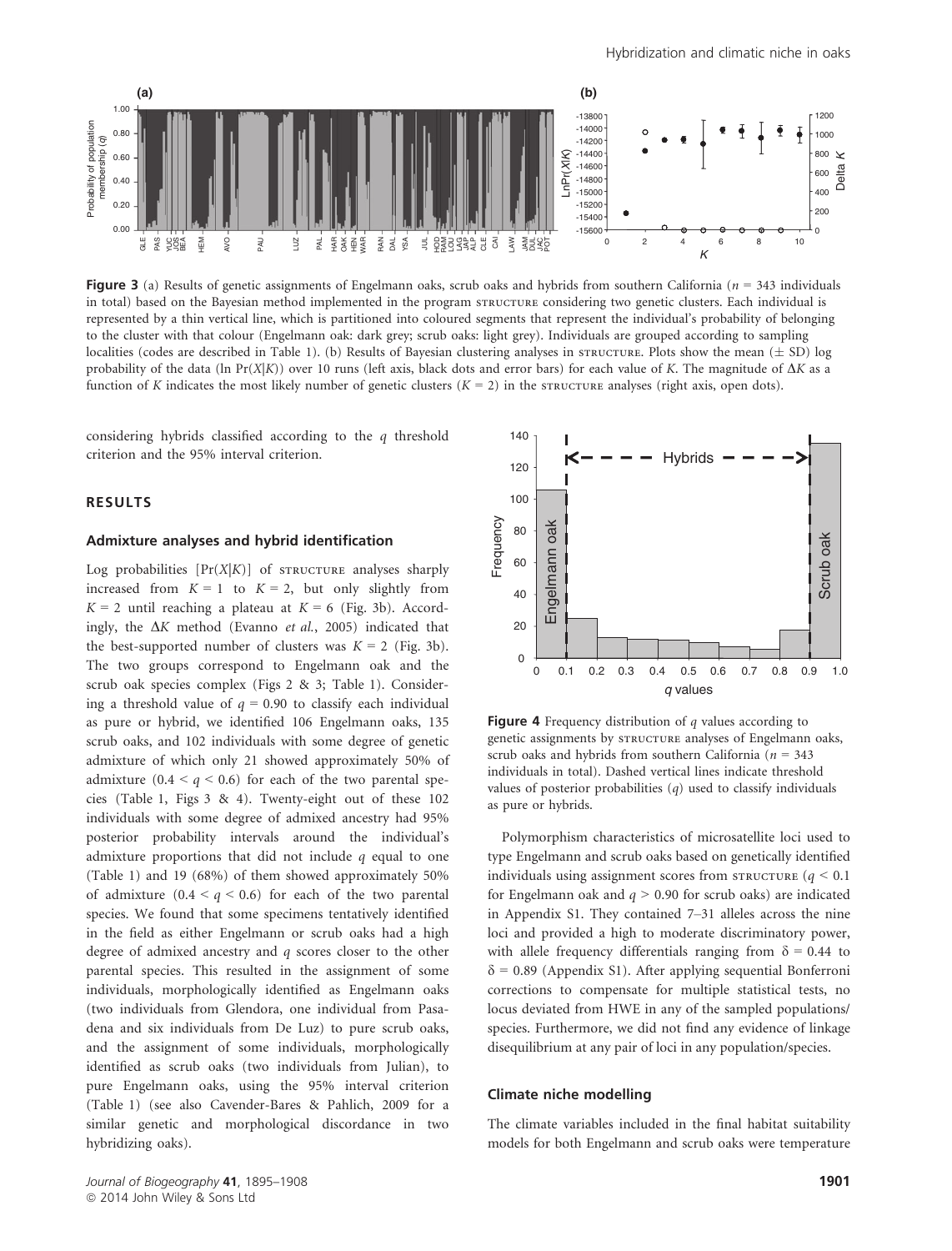seasonality (BIO4), maximum temperature of the warmest month (BIO5), minimum temperature of the coldest month (BIO6), mean annual precipitation (BIO12), precipitation seasonality (BIO15), and precipitation of the driest quarter (BIO17). The AUC for the test data was above 0.9 for both Engelmann and the scrub oak complex (mean  $\pm$  SD, Engelmann oak: 0.959  $\pm$  0.009; scrub oak: 0.914  $\pm$  0.012;  $n = 10$ replicate model runs), indicating a high correspondence of the modelled distribution to the observed current distribution (Fielding & Bell, 1997; Phillips et al., 2006). The predicted current distributions for Engelmann and scrub oaks (Fig. 5) are consistent with the observed distribution of both species within the distribution range of Engelmann oak (Scott, 1991; Roberts, 1995). Niche modelling analyses have shown that the



Figure 5 MAXENT predictions of the present distribution for (a) Engelmann oak and (b) scrub oaks. Sampling sites for each species are indicated by white 'bullseyes'. Suitability values indicate logistic probability of presence and range from 0 to 1, with increasingly darker shades of grey with increasing habitat suitability.

## Analyses of hybrid zones

In testing the co-occurrence hypothesis, our most parsimonious model revealed that  $H_{\text{GEN}}$  was significantly higher in localities where Engelmann oak is present  $(t = -3.70,$  $P < 0.001$ ; estimate  $\pm$  SE = -0.146  $\pm$  0.039) (Fig. 6). All other tested models had a  $\Delta AIC_c$  value > 4 (Table 2). It should be noted that all the analysed independent variables were highly intercorrelated and after the exclusion from the model of the variable 'presence of Engelmann oak',  $H_{\text{GEN}}$ was positively associated with niche suitability for Engelmann oak ( $t = 2.62$ ,  $P = 0.009$ ; estimate  $\pm$  SE = 0.183  $\pm$  0.070). However,  $H_{\text{GEN}}$  was not associated with niche suitability for scrub oak even when this variable was included alone into the model ( $t = 0.43$ ,  $P = 0.667$ ), indicating that the lack of correlation was not due to interactions among independent variables.

Analyses of niche identity showed that observed niche overlap estimates between Engelmann and scrub oaks were significantly lower than those obtained from the randomized distribution of 200 pseudoreplicates (*I*:  $P < 0.01$ ; *D*:  $P <$ 0.01; Fig. 7a), rejecting the null hypothesis of niche identity between both parental species. The climatic niche of hybrids identified using the q threshold criterion (AUC, mean  $\pm$  SD:  $0.903 \pm 0.065$ ;  $n = 10$  replicate model runs) was significantly different from Engelmann (*I*:  $P = 0.07$ ; *D*:  $P = 0.04$ ; Fig. 7b) and scrub oaks (*I*:  $P < 0.01$ ;  $D = P < 0.01$ ; Fig. 7d). The climatic niche of hybrids identified using the 95% interval criterion (AUC, mean  $\pm$  SD: 0.891  $\pm$  0.091; n = 10 replicate model runs) differed from Engelmann oak  $(I: P = 0.03;$ D:  $P < 0.01$ ; Fig. 7c) but only marginally from scrub oaks (I:  $P = 0.06$ ; D:  $P = 0.1$ ; Fig. 7e). Assignment scores (q) for hybrid individuals tended to be lower than 0.5 (mean  $\pm$ 

Table 2 Model selection to assess the association between the 'hybridity index'  $(H_{\text{GEN}})$  and presence of Engelmann oak  $(A)$ , niche suitability for Engelmann oak (B), and niche suitability for scrub oak (C) in southern California.

| Model no.      | Model             | К | $AIC_{c}$ | $\Delta AIC_c$ | $\omega i$ |  |
|----------------|-------------------|---|-----------|----------------|------------|--|
| 1              | А                 | 4 | $-456.00$ | 0.00           | 0.82       |  |
| $\overline{2}$ | B                 | 4 | $-451.38$ | 4.62           | 0.08       |  |
| 3              | $A + C$           | 5 | $-450.41$ | 5.59           | 0.05       |  |
| $\overline{4}$ | $A + B$           | 5 | $-449.70$ | 6.30           | 0.04       |  |
| -5             | C                 | 4 | $-446.17$ | 9.83           | 0.01       |  |
| 6              | $B + C$           | 5 | $-445.80$ | 10.20          | 0.01       |  |
| 7              | $A + B$<br>$^{+}$ | 6 | $-444.15$ | 11.85          | 0.00       |  |

 $K$ , number of parameters in the model;  $AIC_c$ , corrected Akaike's information criterion (AIC) value;  $\Delta AIC_{c}$ , difference in AIC<sub>c</sub> value from that of the strongest model;  $\omega i$ , AIC<sub>c</sub> weight. Locality was included as random effect in all the generalized linear mixed models (GLMM).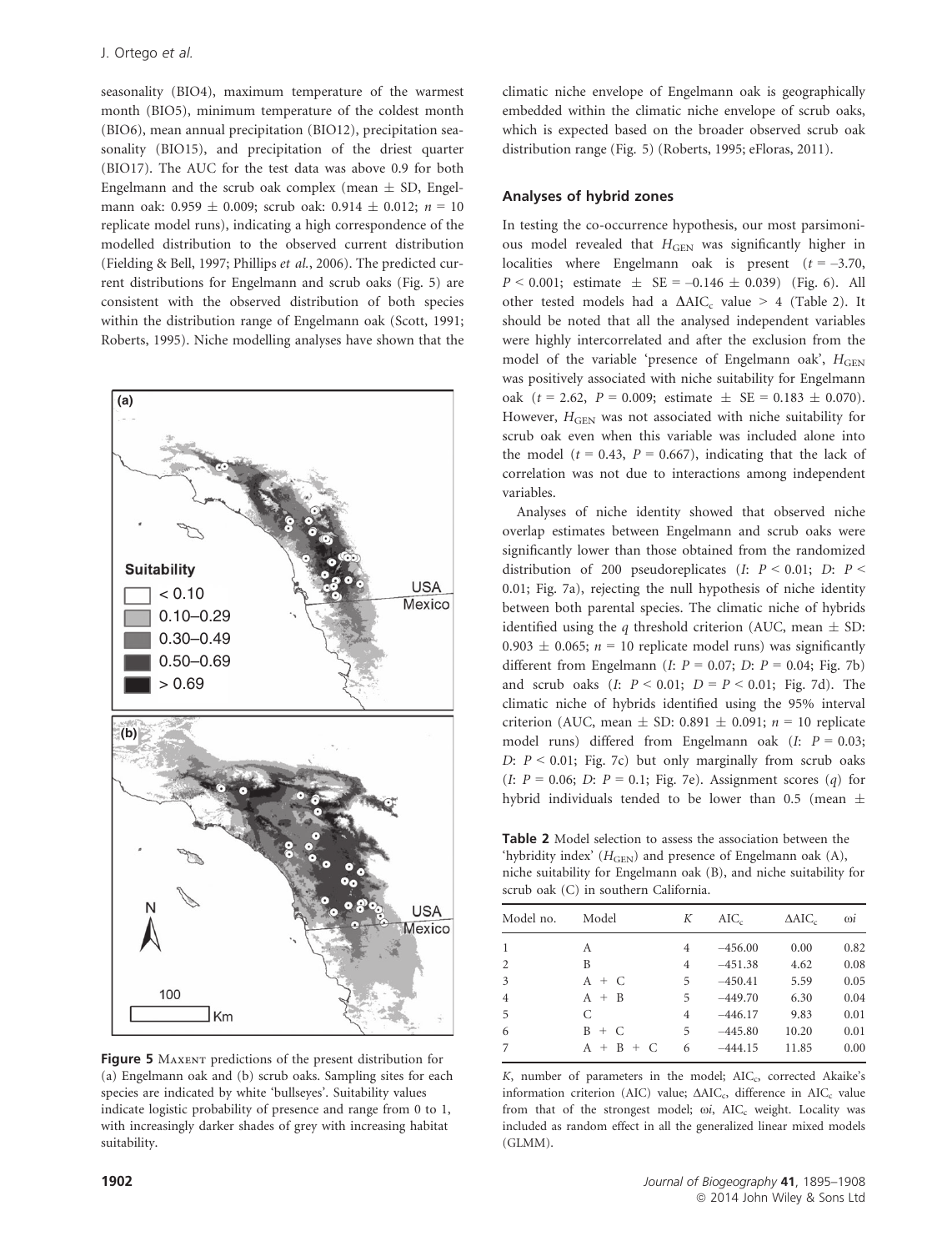

Figure 6 Boxplots of 'hybridity index'  $(H_{\text{GEN}})$  for localities where Engelmann oak is present versus absent in southern California. Horizontal black lines show the median and the bottom and top of the boxes show the 25 and 75 percentiles, respectively. The whiskers extend to the highest and lowest values, excluding outliers (open circles).

 $SE = 0.449 \pm 0.026$ ; t-test:  $t = 1.97$ ,  $P = 0.051$ ), indicating that hybrid individuals carry a higher proportion of Engelmann oak than scrub oak alleles. We performed additional analyses only considering hybrid individuals with 0.6 >  $q > 0.4$  ( $n = 21$ ), i.e. individuals with a high admixed ancestry probably belonging to  $F_1$  hybrids or crosses between them. Genetic assignment scores (q) of this subset of hybrid individuals with a high admixed ancestry did not significantly differ from 0.5 (mean  $\pm$  SE = 0.503  $\pm$  0.060; t-test:  $t = 0.25$ ,  $P = 0.805$ ). With this reduced dataset we also found that the climatic niche of hybrids (AUC, mean  $\pm$  SD: 0.922  $\pm$  0.022; n = 10 replicate model runs) differed from Engelmann (I:  $P < 0.01$ ;  $D: P < 0.01$ ; Fig. 7f) and scrub oaks (*I*:  $P < 0.01$ ; *D*:  $P < 0.01$ ; Fig. 7g).

## **DISCUSSION**

Our data indicate that hybridization between Engelmann and scrub oaks is widespread across all the distribution range of Engelmann oak (Figs 2 & 3). Contrary to other studies analysing two or more species that occupy contrasting climatic niches and hybridize in discrete suture zones of secondary contact (e.g. Swenson, 2006; Chatfield et al., 2010), niche modelling applied to our study system has shown that the climate niche envelope of Engelmann oak is geographically embedded within the climate niche envelope of scrub oaks. Despite the extraordinarily high dispersal potential of pollen in oaks (e.g. Dow & Ashley, 1998; Buschbom et al., 2011), the degree of individual genetic admixture is much higher in areas where Engelmann oak is present and our data indicate

that hybrids occur in environments with climates that are not identical to those occupied by either parental species (Fig. 7). This suggests that sympatry creates the opportunity for hybridization but climate-based selection determines the extent to which hybrids persist in a given locality (Swenson et al., 2008). Overall, our results indicate that the location of hybrid zones is characterized by the presence of particular climatic environments (in terms of both temperature and rainfall) and scattered Engelmann oak patches within a matrix broadly occupied by scrub oaks, a pattern that resembles a mosaic hybrid structure (e.g. Harrison, 1986; Howard et al., 1997; Dodd & Afzal-Rafii, 2004; Cullingham et al., 2012) rather than a simple cline (e.g. Chatfield et al., 2010; Peñaloza-Ramírez et al., 2010; Carling & Zuckerberg, 2011). This mosaic pattern is similar to that previously reported for a contact zone between Q. grisea and Q. gambelii, suggesting that both geographical overlap and environmental heterogeneity are key factors determining the location of hybrid zones in oaks (Howard et al., 1997; Swenson et al., 2008).

Some of our findings indicate that hybridization could be contributing to the progressive extinction of some peripheral and decimated populations of Engelmann oak where the scrub oak is widespread. In these localities, we found few tree-like individuals with the morphological appearance of Engelmann oak (e.g. RAN, POT; Fig. 2) and genetic analyses have revealed that all these individuals are hybrids. The proportion of scrub oak genome in most of these hybrid individuals was very high (>35%), suggesting that extensive pollen swamping and dilution of the genome of the rare species could have resulted in local extinction of Engelmann oak in these localities (Lepais et al., 2009). Thus, one possibility is that introgressed individuals present in these peripheral populations are the result of historical hybridization events followed by a progressive extinction of the rare Engelmann oak whose alleles only persist in hybrid individuals (Dodd & Afzal-Rafii, 2004; Lepais et al., 2009). Scrub oaks probably sustain much higher local effective population sizes  $(N_e)$  than Engelmann oak due to their higher population densities, a fact that is also supported by the higher levels of genetic diversity observed in scrub oaks in comparison with Engelmann oak across the nine microsatellite makers analysed (paired t-test,  $A_R$ :  $t = 2.69$ ,  $P = 0.028$ ; Appendix S1) (see also Ortego et al., 2010). An alternative to the 'extinction through hybridization' hypothesis to explain the presence of hybrid individuals in these peripheral localities is that pollen dispersal from adjacent Engelmann oak populations has resulted in the establishment of some hybrids in marginal areas with low suitability for Engelmann oak or where this species went extinct due to other factors (Dodd & Afzal-Rafii, 2004; Petit et al., 2004).

A limitation of most microsatellite-based studies is that individuals can be only broadly assigned to pure-bred or hybrids due to the inherent difficulties to differentiate first/ second generation hybrids and backcrosses with the typical panel of 7–10 microsatellite markers generally employed in most studies (e.g. Lepais et al., 2009; Peñaloza-Ramírez et al.,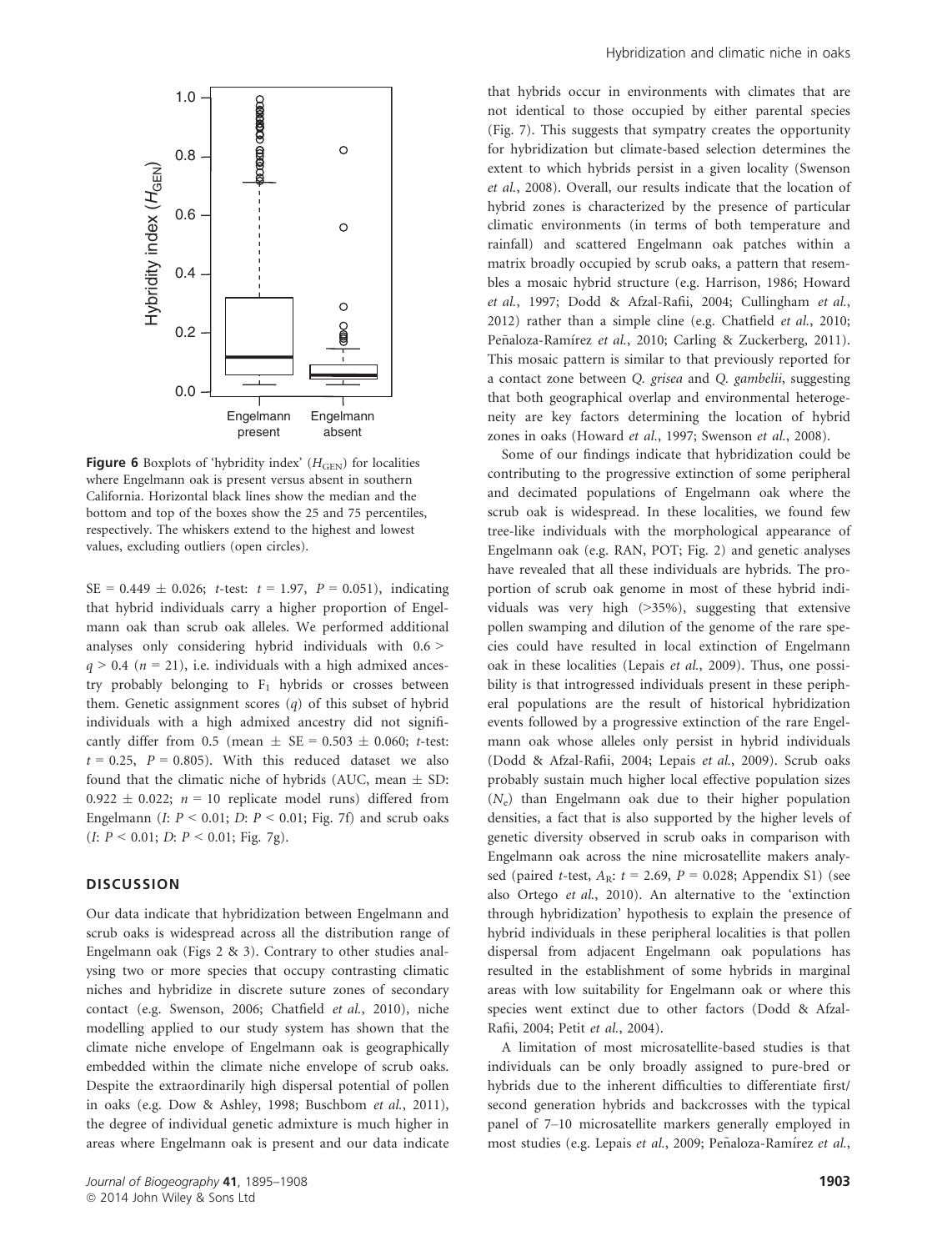

Figure 7 Results of niche identity tests for pairwise comparisons involving Engelmann oak, scrub oaks and hybrids from southern California defined according to different criteria. Vertical lines represent the estimated value of niche overlap calculated from empirical occurrence data using  $I$ (grey dotted line) and  $D$  (black solid line) niche similarity metrics. Histograms represent the distribution of niche overlap obtained by random resampling of occurrence points (I: grey bars; D: black bars). The null hypothesis of no significant niche differentiation is rejected if the estimated value falls outside the 95% probability threshold of the permuted distributions (P-values are indicated).

2010; Cullingham et al., 2012). Despite this limitation, our data suggest that only a small portion of the analysed individuals have a high degree of admixed ancestry (i.e. with genotypes of both species similarly represented; 0.6 >  $q > 0.4$ ) typical of F<sub>1</sub> hybrids or crosses between them (see also Lepais et al., 2009). Both the low frequency of  $F_1$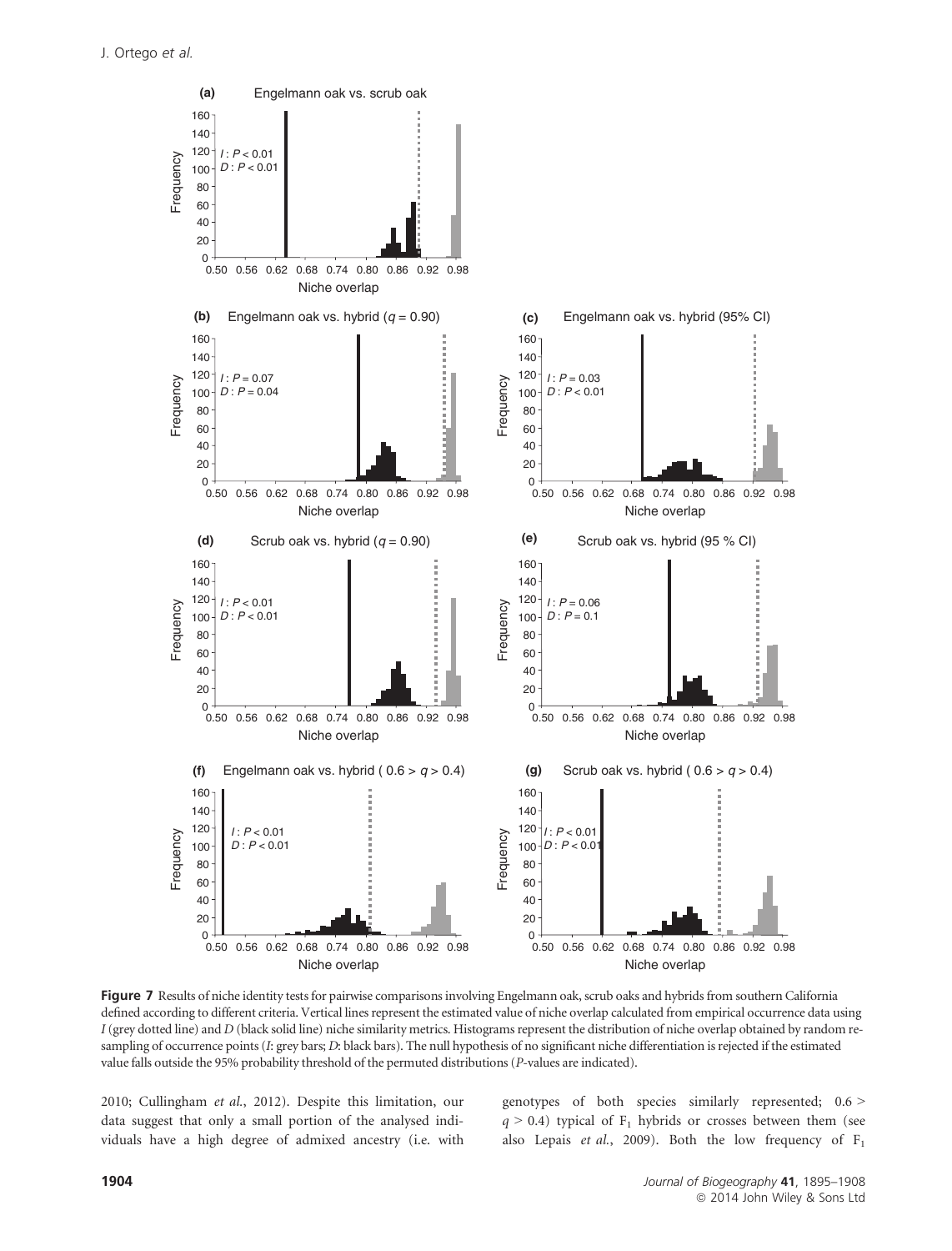progeny and the sharp bimodal distribution of parental genotypes (Fig. 4) indicate a low rate of ongoing hybridization, which suggests selection against hybrids and/or strong pre-mating or post-mating pre-zygotic barriers to hybridization (Zeng et al., 2011). Many hybrid individuals (mostly identified using the  $q$  threshold criterion) may be backcrosses with a low degree of admixed ancestry, suggesting that  $F_1$ hybrids are preferentially pollinated by one of the parental species and/or increased viability of backcrosses in comparison with first- and second-generation hybrids (Lepais & Gerber, 2011). This could be contributing to avoid total collapse into a hybrid swarm in sympatric areas and favour the recovery of pure-bred genotypes within a few generations and the maintenance of the species genetic identity despite recurrent gene flow between them (Lepais & Gerber, 2011). Thus, the hybrid state could be a transitory phase that may allow the exchange of some alleles with potential evolutionary benefits (Morjan & Rieseberg, 2004; Fitzpatrick et al., 2010; Lepais & Gerber, 2011).

Despite the fact that hybridization can compromise the long-term persistence of rare species or have negative fitness consequences due to the disruption of co-adapted gene complexes (e.g. Rhymer & Simberloff, 1996; Johansen-Morris & Latta, 2008), a moderate degree of allele exchange can also potentially have both additive and non-additive genetic benefits (Edmands, 1999; Barrett & Schluter, 2008). Collective evolution at major loci via trans-specific spread of favourable alleles can enhance within species adaptive variation and increase the chance of long-term population persistence under changing environmental conditions (Becker et al., 2013). On the other hand, some degree of inter-specific allele exchange can also increase fitness via heterosis in certain genes with large effects, which could be particularly advantageous for genetically depauperate species (Edmands, 1999; Kirk et al., 2005). We have found that individuals with moderate levels of admixed ancestry  $(0.4 > q > 0.1)$  that were closer to Engelmann oak showed higher levels of allelic richness in comparison with pure-bred Engelmann oaks  $(q < 0.1)$  across the nine microsatellite loci analysed (paired t-test;  $P \le 0.001$ ) but a comparable analysis was not significant for scrub oaks ( $P = 0.243$ ). These findings suggest that moderate introgression may increase genetic variability in the genetically less diverse Engelmann oak (see also Nettel et al., 2008). Thus, heterozygote advantage and/or the acquisition of novel favourable alleles from moderate levels of interspecific gene flow could benefit Engelmann oak (Edmands, 1999; Kirk et al., 2005).

Overall, our data showed that hybrid zones follow a mosaic pattern mostly constrained by the presence of scattered patches occupied by Engelmann oak but characterized by particular climatic environments that differ from those occupied by either parental species. Our study adds empirical evidence for the role of environment in promoting hybridization and supports previous research indicating that introgression could contribute to widen parental species ecological niches and occupy new or marginal habitats (Choler et al.,

2004; Kunte et al., 2011). The risk of extinction through hybridization in some decimated Engelmann oak populations should be considered in future management programmes and restoration projects. However, the low rates of ongoing hybridization and the bimodal distribution of parental genotypes found here suggest strong selection against hybrids and/ or barriers to hybridization, indicating that the studied populations do not represent a hybrid swarm and that hybridization is not threatening Engelmann oak. Instead, it is possible that introgression can be a means of introducing novel alleles that may increase the adaptive potential of Engelmann oak.

# ACKNOWLEDGEMENTS

For help with field sampling and/or genetic analysis, we thank Keith Gaddis, Edina Losonczi-Gorshtein, Karen Lundy, Pam Thompson and Stephanie Steele. Brent Emerson and four anonymous referees provided useful discussion and valuable comments on an earlier draft of this manuscript. During this work J.O. was supported by postdoctoral Jose Castillejo (Ministerio de Educacion), JAE-Doc (Consejo Superior de Investigaciones Científicas, CSIC), Juan de la Cierva (Ministerio de Ciencia e Innovacion) and Severo Ochoa (EBD) fellowships. V.L.S. received support from University of California at Los Angeles (UCLA) and a National Science Foundation grant (NSF-DEB-0516529).

# **REFERENCES**

- Alberto, F., Niort, J., Derory, J., Lepais, O., Vitalis, R., Galop, D. & Kremer, A. (2010) Population differentiation of sessile oak at the altitudinal front of migration in the French Pyrenees. Molecular Ecology, 19, 2626–2639.
- Allendorf, F.W., Leary, R.F., Spruell, P. & Wenburg, J.K. (2001) The problems with hybrids: setting conservation guidelines. Trends in Ecology and Evolution, 16, 613–622.
- Anderson, E. (1948) Hybridization of the habitat. Evolution, 2, 1–9.
- Barrett, R.D.H. & Schluter, D. (2008) Adaptation from standing genetic variation. Trends in Ecology and Evolution, 23, 38–44.
- Barton, N.H. & Hewitt, G.M. (1985) Analysis of hybrid zones. Annual Review of Ecology and Systematics, 16, 113– 148.
- Becker, M., Gruenheit, N., Steel, M., Voelckel, C., Deusch, O., Heenan, P.B., McLenachan, P.A., Kardailsky, O., Leigh, J.W. & Lockhart, P.J. (2013) Hybridization may facilitate in situ survival of endemic species through periods of climate change. Nature Climate Change, 3, 1039–1043.
- Benson, L., Phillips, E.A. & Wilder, P.A. (1967) Evolutionary sorting of characters in a hybrid swarm. I. Direction of slope. American Journal of Botany, 54, 1017–1026.
- Blair, A.C. & Hufbauer, R.A. (2010) Hybridization and invasion: one of North America's most devastating invasive plants shows evidence for a history of interspecific hybridization. Evolutionary Applications, 3, 40–51.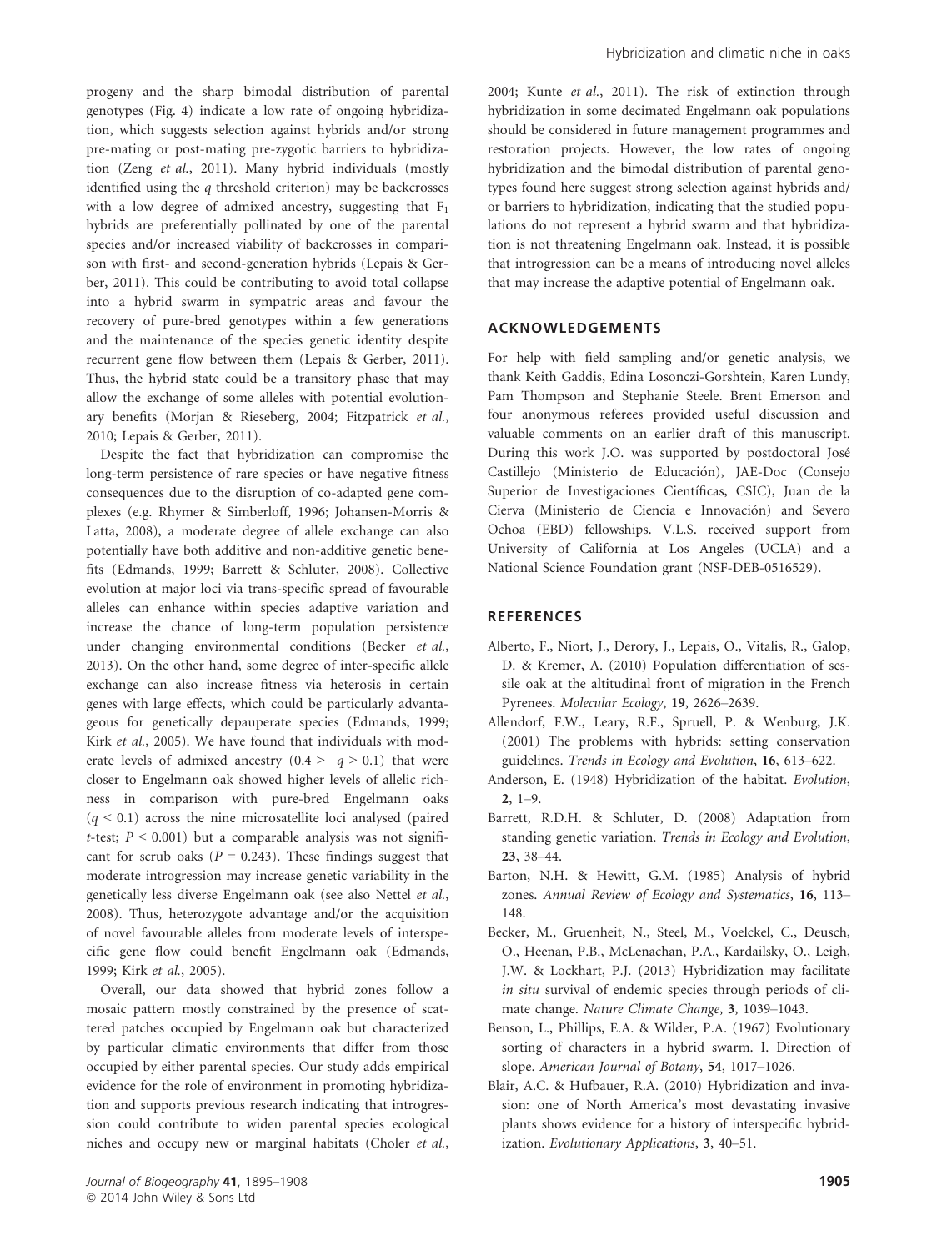- Borchert, M.I., Davis, F.W., Michaelsen, J. & Oyler, L.D. (1989) Interactions of factors affecting seedling recruitment of blue oak (Quercus douglasii) in California. Ecology, 70, 389–404.
- Burnham, K.P. & Anderson, D.R. (1998) Model selection and inference: a practical information-theoretic approach. Springer-Verlag, New York.
- Buschbom, J., Yanbaev, Y. & Degen, B. (2011) Efficient longdistance gene flow into an isolated relict oak stand. Journal of Heredity, 102, 464–472.
- Carling, M.D. & Zuckerberg, B. (2011) Spatio-temporal changes in the genetic structure of the Passerina bunting hybrid zone. Molecular Ecology, 20, 1166–1175.
- Cavender-Bares, J. & Pahlich, A. (2009) Molecular, morphological and ecological niche differentiation of sympatric sister oak species, Quercus virginiana and Q. geminata (Fagaceae). American Journal of Botany, 96, 1690–1702.
- Chapman, M.A. & Burke, J.M. (2007) Genetic divergence and hybrid speciation. Evolution, 61, 1773–1780.
- Chatfield, M.W.H., Kozak, K.H., Fitzpatrick, B.M. & Tucker, P.K. (2010) Patterns of differential introgression in a salamander hybrid zone: inferences from genetic data and ecological niche modelling. Molecular Ecology, 19, 4265–4282.
- Choler, P., Erschbamer, B., Tribsch, A., Gielly, L. & Taberlet, P. (2004) Genetic introgression as a potential to widen a species' niche: insights from alpine Carex curvula. Proceedings of the National Academy of Sciences USA, 101, 171– 176.
- Cullingham, C.I., James, P.M.A., Cooke, J.E.K. & Coltman, D.W. (2012) Characterizing the physical and genetic structure of the lodgepole pine  $\times$  jack pine hybrid zone: mosaic structure and differential introgression. Evolutionary Applications, 5, 879–891.
- Curtu, A.L., Gailing, O. & Finkeldey, R. (2007) Evidence for hybridization and introgression within a species-rich oak (Quercus spp.) community. BMC Evolutionary Biology, 7, 218.
- Dodd, R.S. & Afzal-Rafii, Z. (2004) Selection and dispersal in a multispecies oak hybrid zone. Evolution, 58, 261–269.
- Dow, B.D. & Ashley, M.V. (1998) High levels of gene flow in bur oak revealed by paternity analysis using microsatellites. Journal of Heredity, 89, 62–70.
- Earl, D.A. & vonHoldt, B.M. (2012) STRUCTURE HAR-VESTER: a website and program for visualizing STRUC-TURE output and implementing the Evanno method. Conservation Genetics Resources, 4, 359–361.
- Edmands, S. (1999) Heterosis and outbreeding depression in interpopulation crosses spanning a wide range of divergence. Evolution, 53, 1757–1768.
- Elith, J., Graham, C.H., Anderson, R.P. et al. (2006) Novel methods improve prediction of species' distributions from occurrence data. Ecography, 29, 129–151.
- Evanno, G., Regnaut, S. & Goudet, J. (2005) Detecting the number of clusters of individuals using the software sTRUCTURE: a simulation study. Molecular Ecology, 14, 2611–2620.
- Excoffier, L., Laval, G. & Schneider, S. (2005) Arlequin (version 3.0): an integrated software package for population genetics data analysis. Evolutionary Bioinformatics Online, 1, 47–50.
- Falush, D., Stephens, M. & Pritchard, J.K. (2003) Inference of population structure using multilocus genotype data: linked loci and correlated allele frequencies. Genetics, 164, 1567–1587.
- Fielding, A.H. & Bell, J.F. (1997) A review of methods for the assessment of prediction errors in conservation presence/ absence models. Environmental Conservation, 24, 38–49.
- Fitzpatrick, B.M., Johnson, J.R., Kump, D.K., Smith, J.J., Voss, S.R. & Shaffer, H.B. (2010) Rapid spread of invasive genes into a threatened native species. Proceedings of the National Academy of Sciences USA, 107, 3606–3610.
- eFloras (2011) Flora of North America. Missouri Botanical Garden/Harvard University Herbaria, St. Louis, MO/Cambridge, MA. Available at: http://www.efloras.org
- Gonzalez-Rodrıguez, A. & Oyama, K. (2005) Leaf morphometric variation in Quercus affinis and Q. laurina (Fagaceae), two hybridizing Mexican red oaks. Botanical Journal of the Linnean Society, 147, 427–435.
- Guo, S.W. & Thompson, E.A. (1992) A Monte Carlo method for combined segregation and linkage analysis. American Journal of Human Genetics, 51, 1111–1126.
- Harrison, R.G. (1986) Pattern and process in a narrow hybrid zone. Heredity, 56, 337–349.
- Hijmans, R.J., Cameron, S.E., Parra, J.L., Jones, P.G. & Jarvis, A. (2005) Very high resolution interpolated climate surfaces for global land areas. International Journal of Climatology, 25, 1965–1978.
- Howard, D.J., Preszler, R.W., Williams, J., Fenchel, S. & Boecklen, W.J. (1997) How discrete are oak species? Insights from a hybrid zone between Quercus grisea and Quercus gambelii. Evolution, 51, 747–755.
- IUCN (2010) IUCN Red List of Threatened Species. Version 2010.4. Available at: http://www.iucnredlist.org (accessed 17 April 2011).
- Johansen-Morris, A.D. & Latta, R.G. (2008) Genotype by environment interactions for fitness in hybrid genotypes of Avena barbata. Evolution, 62, 573–585.
- Kalinowski, S.T. (2005) HP-RARE 1.0: a computer program for performing rarefaction on measures of allelic richness. Molecular Ecology Notes, 5, 187–189.
- Kirk, H., Vrieling, K. & Klinkhamer, P.G.L. (2005) Maternal effects and heterosis influence the fitness of plant hybrids. New Phytologist, 166, 685–694.
- Kozak, K.H., Graham, C.H. & Wiens, J.J. (2008) Integrating GIS-based environmental data into evolutionary biology. Trends in Ecology and Evolution, 23, 141–148.
- Krackow, S. & Tkadlec, E. (2001) Analysis of brood sex ratios: implications of offspring clustering. Behavioral Ecology and Sociobiology, 50, 293–301.
- Kronforst, M.R., Young, L.G., Blume, L.M. & Gilbert, L.E. (2006) Multilocus analyses of admixture and introgression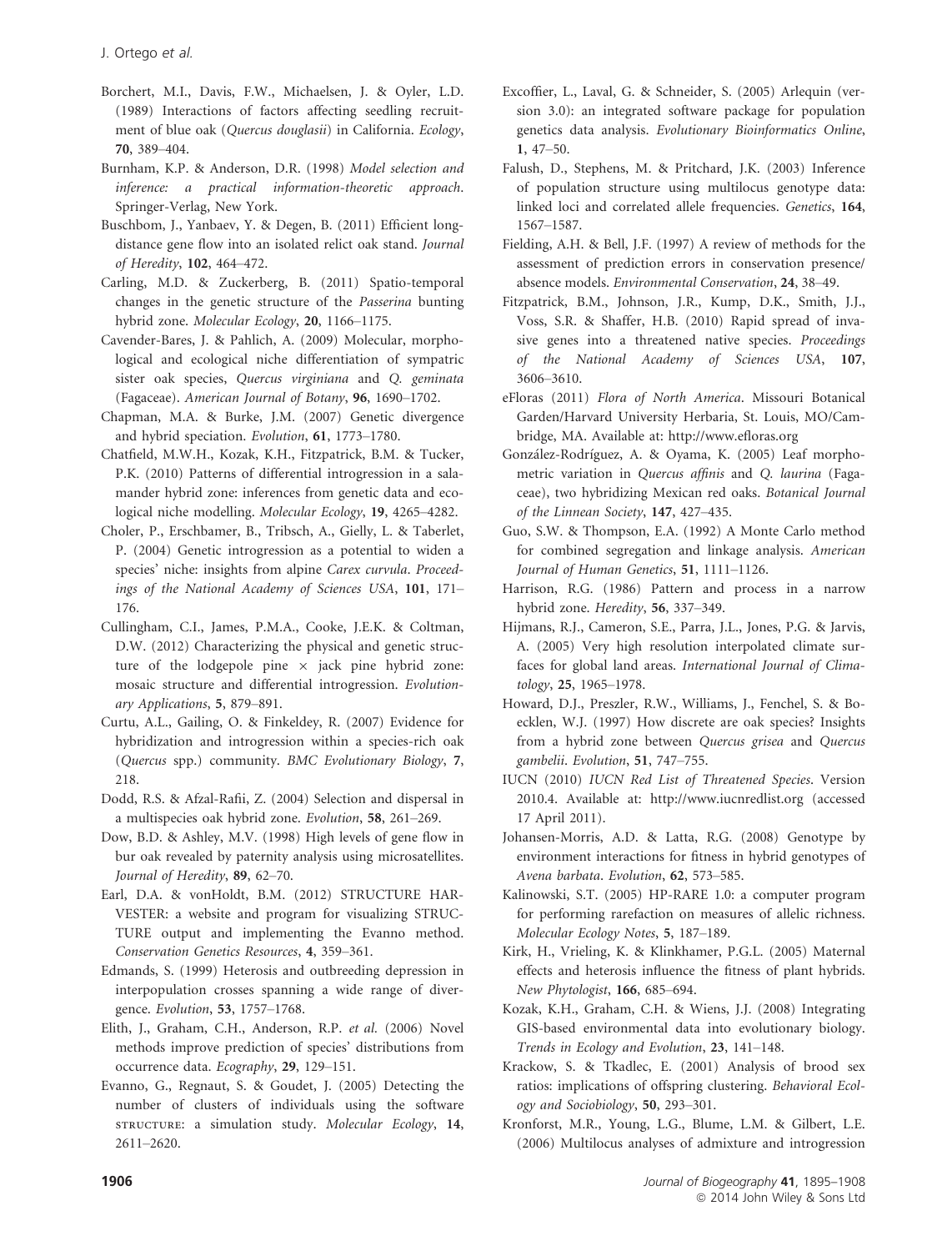among hybridizing Heliconius butterflies. Evolution, 60, 1254–1268.

- Kunte, K., Shea, C., Aardema, M.L., Scriber, J.M., Juenger, T.E., Gilbert, L.E. & Kronforst, M.R. (2011) Sex chromosome mosaicism and hybrid speciation among tiger swallowtail butterflies. PLOS Genetics, 7, e1002274.
- Lepais, O. & Gerber, S. (2011) Reproductive patterns shape introgression dynamics and species succession within the European white oak species complex. Evolution, 65, 156– 170.
- Lepais, O., Petit, R.J., Guichoux, E., Lavabre, J.E., Alberto, F., Kremer, A. & Gerber, S. (2009) Species relative abundance and direction of introgression in oaks. Molecular Ecology, 18, 2228–2242.
- Loiselle, B.A., Jørgensen, P.M., Consiglio, T., Jimenez, I., Blake, J.G., Lohmann, L.G. & Montiel, O.M. (2008) Predicting species distributions from herbarium collections: does climate bias in collection sampling influence model outcomes? Journal of Biogeography, 35, 105–116.
- Morjan, C.L. & Rieseberg, L.H. (2004) How species evolve collectively: implications of gene flow and selection for the spread of advantageous alleles. Molecular Ecology, 13, 1341–1356.
- Muller, C.H. (1952) Ecological control of hybridization in Quercus: a factor in the mechanism of evolution. Evolution, 6, 147–161.
- Nettel, A., Dood, R.S., Afzal-Rafii, Z. & Tovilla-Hernandez, C. (2008) Genetic diversity enhanced by ancient introgression and secondary contact in East Pacific black mangroves. Molecular Ecology, 17, 2680–2690.
- Nixon, K. (2002) The oak (Quercus) biodiversity of California and adjacent regions. Proceedings of the Fifth Symposium on Oak Woodlands: Oaks in California's Changing Landscape, October 22–25, 2001, San Diego, California (ed. by R.B. Standiford, D. McCreary and K.L. Purcell), pp. 3–20. USDA Forest Service General Technical Report PSW-GTR-184, San Diego, CA.
- Nixon, K.C. & Muller, C.H. (1994) New names in California oaks. Novon, 4, 391–393.
- Nixon, K.C. & Steele, K.P. (1981) A new species of Quercus (Fagaceae) from southern California. Madroño, 28, 210– 219.
- Ortego, J. & Bonal, R. (2010) Natural hybridisation between kermes (Quercus coccifera L.) and holm oaks (Q. ilex L.) revealed by microsatellite markers. Plant Biology, 12, 234– 238.
- Ortego, J., Bonal, R. & Muñoz, A. (2010) Genetic consequences of habitat fragmentation in long-lived tree species: the case of the Mediterranean holm oak (Quercus ilex, L.). Journal of Heredity, 101, 717–726.
- Ortego, J., Riordan, E.C., Gugger, P.F. & Sork, V.L. (2012) Influence of environmental heterogeneity on genetic diversity and structure in an endemic southern Californian oak. Molecular Ecology, 21, 3210–3223.
- Pearse, I.S. & Hipp, A.L. (2009) Phylogenetic and trait similarity to a native species predict herbivory on non-native

oaks. Proceedings of the National Academy of Sciences USA, 106, 18097–18102.

- Pearson, R.G. & Dawson, T.P. (2003) Predicting the impacts of climate change on the distribution of species: are bioclimate envelope models useful? Global Ecology and Biogeography, 12, 361–371.
- Peñaloza-Ramírez, J.M., González-Rodríguez, A., Mendoza-Cuenca, L., Caron, H., Kremer, A. & Oyama, K. (2010) Interspecific gene flow in a multispecies oak hybrid zone in the Sierra Tarahumara of Mexico. Annals of Botany, 105, 389–399.
- Petit, R.J., Bodenes, C., Ducousso, A., Roussel, G. & Kremer, A. (2004) Hybridization as a mechanism of invasion in oaks. New Phytologist, 161, 151–164.
- Phillips, S.J. & Dudik, M. (2008) Modeling of species distributions with Maxent: new extensions and a comprehensive evaluation. Ecography, 31, 161–175.
- Phillips, S.J., Anderson, R.P. & Schapire, R.E. (2006) Maximum entropy modeling of species geographic distributions. Ecological Modelling, 190, 231–259.
- Pritchard, J.K., Stephens, M. & Donnelly, P. (2000) Inference of population structure using multilocus genotype data. Genetics, 155, 945–959.
- R Core Team (2012) R: a language and environment for statistical computing. Version 3.0.2. R Foundation for Statistical Computing, Vienna, Austria. Available at: http://www. r-project.org.
- Rhymer, J.M. & Simberloff, D. (1996) Extinction by hybridization and introgression. Annual Review of Ecology and Systematics, 27, 83–109.
- Rice, W.R. (1989) Analyzing tables of statistical tests. Evolution, 43, 223–225.
- Roberts, F.M. (1995) Illustrated guide to the oaks of the Southern California Floristic Province. F.M. Roberts Publications, Encinitas, CA.
- Schoener, T.W. (1968) Anolis lizards of Bimini: resource partitioning in a complex fauna. Ecology, 49, 704–726.
- Scott, T.A. (1990) Conserving California's rarest white oak: the Engelmann oak. Fremontia, 18, 26–29.
- Scott, T.A. (1991) The distribution of Engelmann oak (Quercus engelmannii) in California. Proceedings of the Symposium on Oak Woodlands and Hardwood Rangeland Management (ed. by R.B. Standiford), pp. 351–359. US Department of Agriculture, Forest Service Pacific Southwest Forest & Range Experimental Station, Berkeley, CA.
- Shriver, M.D., Smith, M.W., Jin, L., Marcini, A., Akey, J.M., Deka, R. & Ferrell, R.E. (1997) Ethnic-affiliation estimation by use of population-specific DNA markers. American Journal of Human Genetics, 60, 957–964.
- Stebbins, G.L., Jr, Matzke, E.B. & Epling, C. (1947) Hybridization in a population of Quercus marilandica and Quercus ilicifolia. Evolution, 1, 79–88.
- Swenson, N.G. (2006) GIS-based niche models reveal unifying climatic mechanisms that maintain the location of avian hybrid zones in a North American suture zone. Journal of Evolutionary Biology, 19, 717–725.